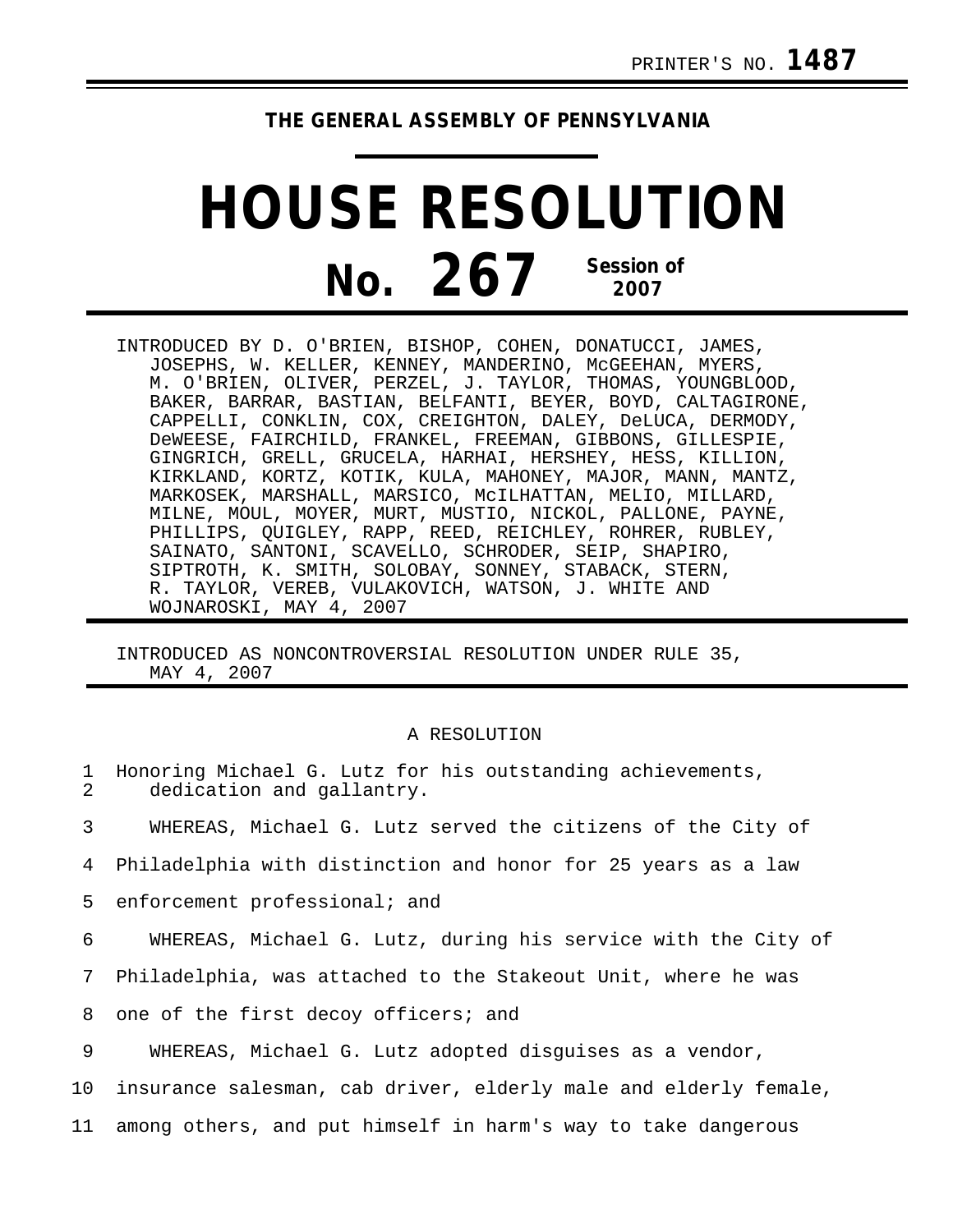1 criminals off the streets; and

2 WHEREAS, On nearly 100 occasions Michael G. Lutz was the 3 victim of robbery by shotgun, handgun, knife or other weapon; 4 and

5 WHEREAS, The skill, knowledge, commitment and dedication 6 Michael G. Lutz brought to the job each and every day enabled 7 him to rise progressively through the ranks from street cop to 8 detective, sergeant and then captain, the rank from which he 9 retired from the City of Philadelphia Police Force; and 10 WHEREAS, Following his retirement from the City of 11 Philadelphia Police Force, Michael G. Lutz continued his law 12 enforcement career in Philadelphia as Assistant Regional 13 Director of the Bureau of Narcotics Investigation within the 14 Office of Attorney General; and

15 WHEREAS, During his tenure with the bureau, Michael G. Lutz's 16 team of narcotics agents made their mark in the Delaware Valley: 17 making 4,232 narcotics arrests, confiscating 929 pounds of 18 cocaine, 8,289 pounds of marijuana, 42 pounds of 19 methamphetamine, 74 pounds of crack, 32.5 pounds of heroin, 16.5 20 pounds of hashish and 16 gallons of phenylacetone and busting 21 seven methamphetamine labs having a total street value of nearly 22 \$70 million; and

23 WHEREAS, These investigations resulted in the seizure of 200 24 vehicles, 400 guns, \$5 million in cash and millions more in 25 assets; and

26 WHEREAS, Michael G. Lutz volunteered his time assisting 27 hundreds of town watches, antidrug groups, schools, churches and 28 other community organizations and law enforcement agencies in 29 their ongoing efforts to protect children and neighborhoods from 30 the scourge of drugs; and

20070H0267R1487 - 2 -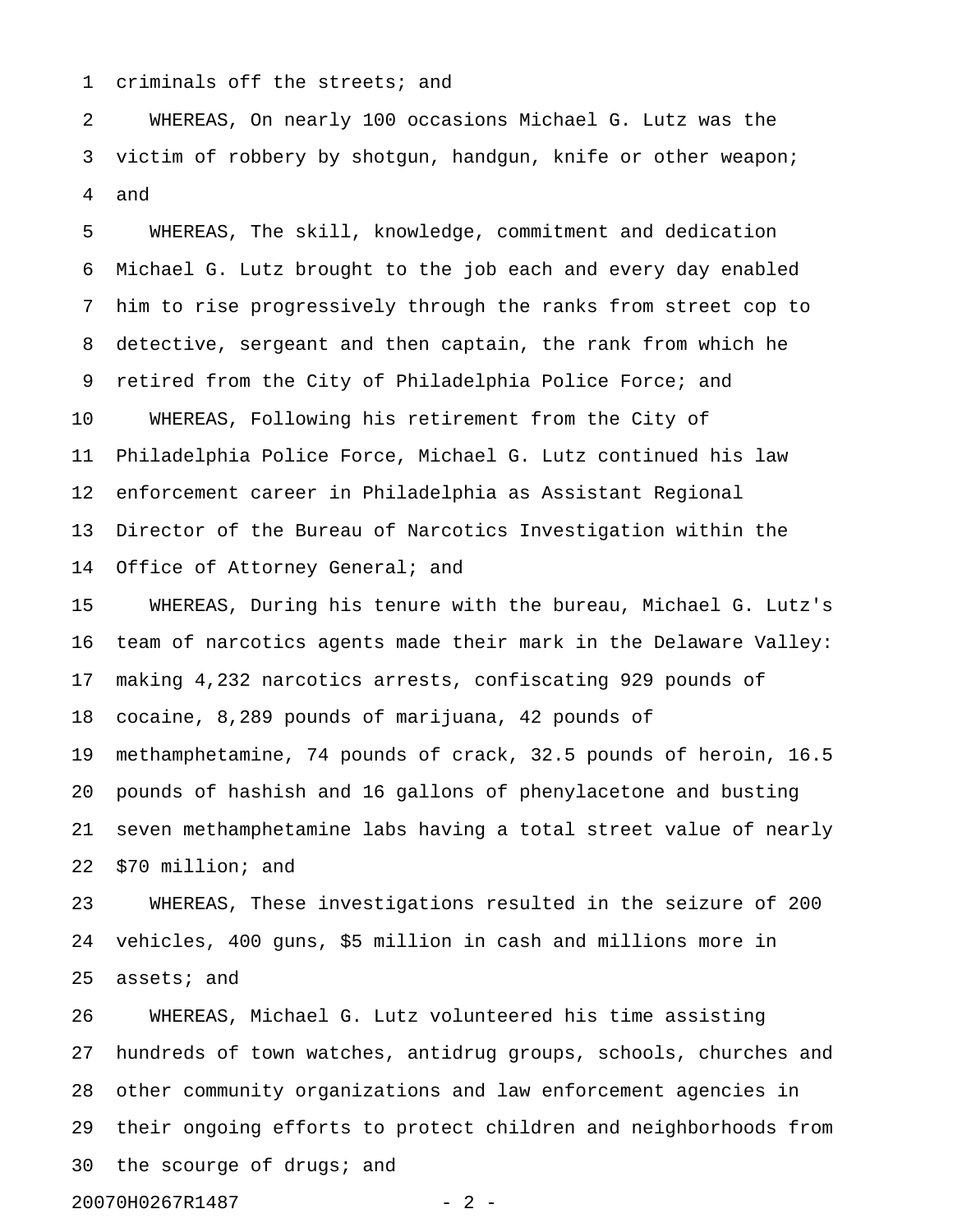1 WHEREAS, Michael G. Lutz was granted a leave of absence from 2 the Office of Attorney General from 1992 through 1994 to serve 3 his law enforcement peers as interim president of the Fraternal 4 Order of Police (FOP), Philadelphia Lodge No. 5; and 5 WHEREAS, Michael G. Lutz restored the integrity, credibility 6 and stability of the lodge; and

7 WHEREAS, In 1994 Michael G. Lutz began serving his law 8 enforcement peers on a broader scale: as Pennsylvania FOP State 9 vice president for four years and, for six years, as president 10 of the Pennsylvania State Lodge, representing 40,000 law 11 enforcement professionals across this Commonwealth; and 12 WHEREAS, In 2004 Michael G. Lutz stepped down to spend more 13 time with his family; and

14 WHEREAS, Throughout his law enforcement career Michael G. 15 Lutz has received numerous commendations, including Bravery, 16 Merit and Unit Citations; and

17 WHEREAS, Michael G. Lutz has received awards for his 18 dedication to efforts aimed at reducing crime, fighting drugs 19 and improving the quality of life in our communities; and 20 WHEREAS, Michael G. Lutz was recognized by the National FOP 21 as the 2004 Member of the Year; and

22 WHEREAS, On May 20, 2007, Michael G. Lutz is being honored as 23 Lodge No. 5 is being renamed the Michael G. Lutz Lodge No. 5 24 Philadelphia Fraternal Order of Police; therefore be it 25 RESOLVED, That the House of Representatives extend 26 appreciation to Michael G. Lutz for his many outstanding 27 achievements, dedication and gallantry on behalf of the FOP, the 28 Philadelphia Police Department and the citizens of Philadelphia 29 and this Commonwealth; and be it further

30 RESOLVED, That the House of Representatives congratulate 20070H0267R1487 - 3 -